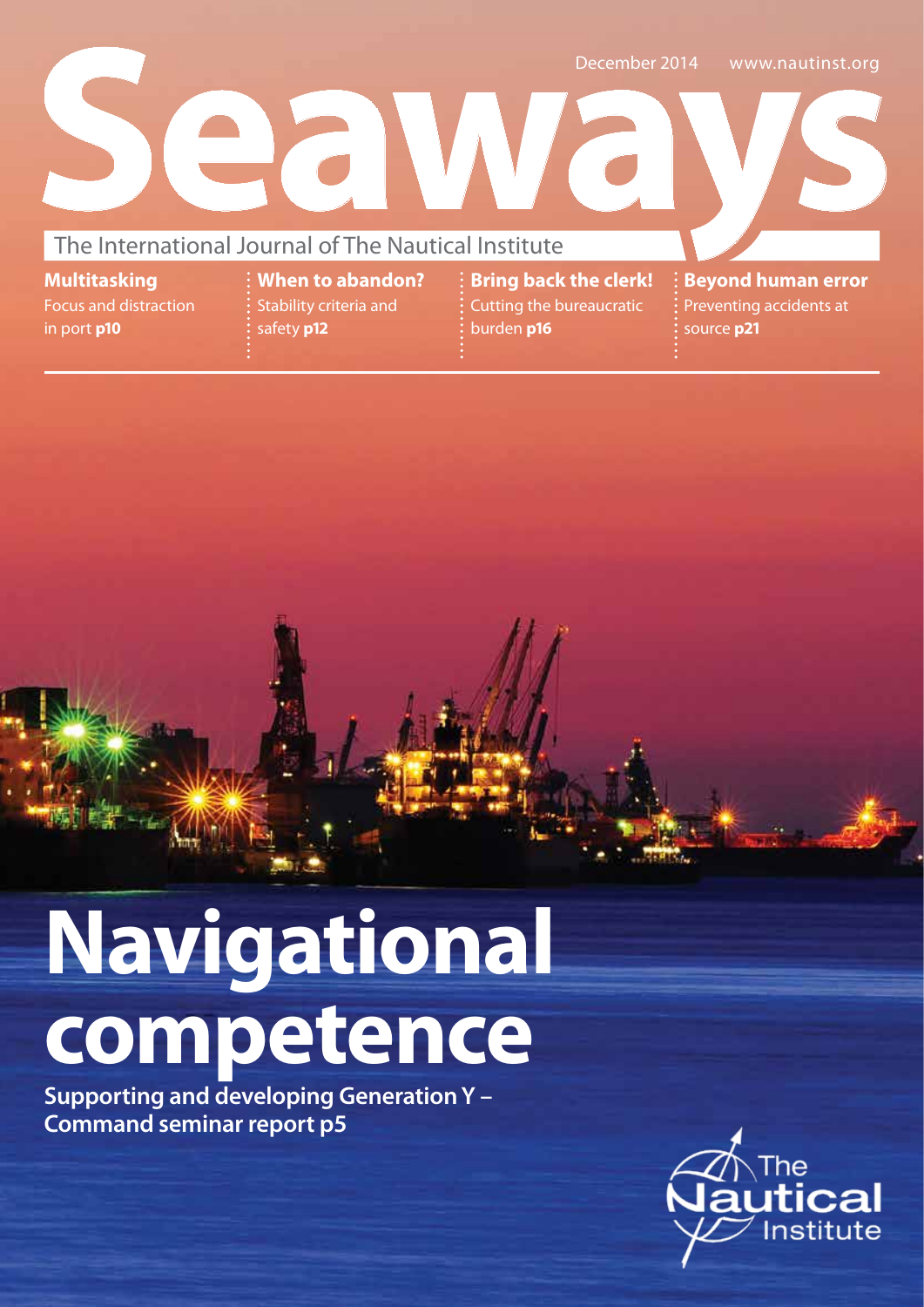# Focus

## **Compelling Need**

 $\overline{\mathcal{L}}$ Action must be taken to reduce the administrative mountain that Masters have to climb every day. Ideally, this will be moved ashore, but a sensible first step, particularly for the company, is to assess whether all the demands for reports and other documentation are really necessary.

An abiding principle for the work at the IMO these days is that there needs to be a compelling need to make changes to regulations or bring into force new ones.<br>That certainly has not reduced the workload of the IMO these days is that there needs to be a compelling need to make changes to regulations or bring into force new ones. delegations, but it does focus the mind. There is also a move to reduce the regulatory burden where possible with an Ad Hoc Steering Group formed for this purpose as this is a constant plea from those at sea.

In an admirably short and concise article, Captain Tomasz Kilanski sums up the bureaucratic burden that the Master has to carry (p16). This should be read and acted upon by all those ashore who add more and more tasks onto these professionals' shoulders. While the IMO is undoubtedly the highest authority in shipping, there are many other entities which drive the creation of the administrative mountain that Masters have to climb every day – flag states, port state control, class, cargo interests, ports, and of course the company's office among others. This article really must be required reading for all ashore and action taken to either move much of the administrative work to the shore based staff with electronic data feed from the ship or, as Captain Kilanski suggests, put a clerk on board. A sensible first step though, particularly for the company, is to assess whether all their demands for reports and other documentation are really necessary. Ask the question 'What do we do with this?' and if the answer is 'Not much', get rid of the need to produce it and let the Master concentrate more of his or her time on the real job of operating the ship safely and efficiently.

Similar points are made by Captain Kuba Szymanski on looking beyond human error (see p 21) to identify systemic reasons for accidents rather than the easy option of blaming the seafarer on the spot. He lists some 18 people likely to pile into the Master's office as soon as the ship arrives in port, all clamouring for his or her attention during the increasingly short port stay. Again the plea is for realistic manning levels taking all the operations of the ship into account rather than just the simplistic sea-going part of the

voyage. He makes the point that we all know that piling so many tasks onto the small crews prevalent these days makes it impossible for them to carry out their duties effectively or even within the law in many cases, and the lack of standardisation of equipment and reports is hindering it as well.

Interestingly, Captain Mladen Simicic discusses multitasking and safety (see pp 8-11), showing that multitasking is actually a danger and less efficient than dealing quickly and effectively with one task at a time.

Recruitment and retention remain topics of concern in many quarters, but even with so many questions being asked about the work and life of seafarers, many of the younger generation around the world are still willing to take up a maritime career. We were delighted to have a full set of Generation Y speakers at the Institute's Command Seminar in London (see pp 5-7). Held in Trinity House and also well attended by Generation Y seafarers plus many from previous eras, the presentations directly addressed the theme of navigational competence and generated healthy discussion from the delegates. The conclusions covering technology and education were debated and agreed at the end of the seminar, have been shared with the remaining seminars in the series and will feature in the overall conclusions when the outcomes of the five seminars are summarised, published and used in the Institute's work to improve the safety of navigation. There was no doubt in older minds that Generation Y seafarers are up to the task facing them and the industry will be in safe hands – provided they are given the right education, training and time to develop experience. Their views will also inform the follow-on seminar on the maritime education and training aspects of navigational competence which will be held with the AGM 2015 in San Francisco on 11th/12th May. Well worth getting those dates and the preceding British Colombia Branch Conference about the marine environment on 7th/8th May in your diaries.







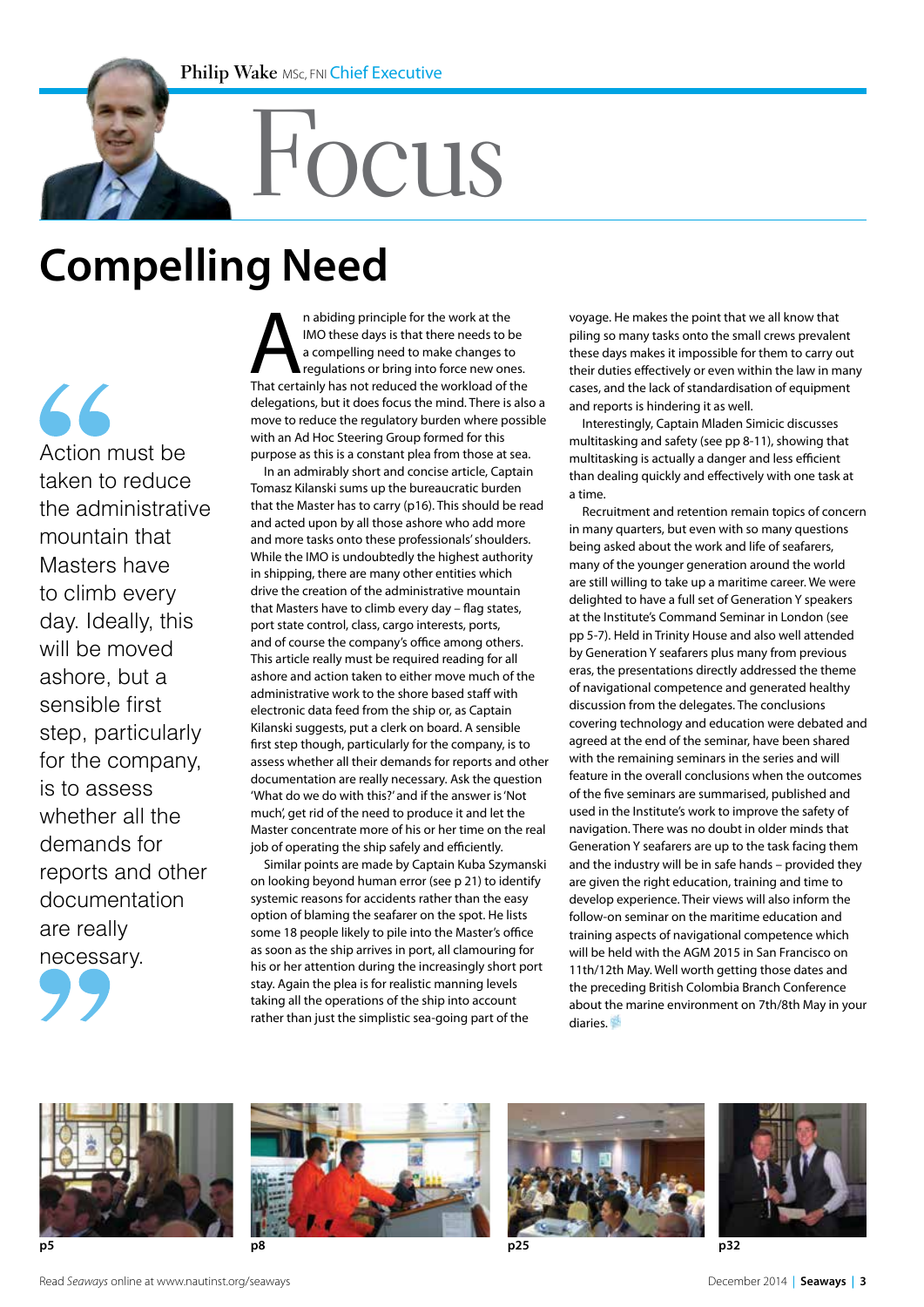# Mariners' Alerting and Reporting Scheme

#### **MARS Report No. 266 December 2014**

#### **MARS 201462**

#### **Two large ships and one small anchorage = trouble**

→ Upon arrival at a large, busy port a laden tanker (VLCC 1) was anchored at a short term waiting anchorage. Before disembarking the pilot confirmed that only one ship was allowed to make use of this anchorage at any time. A few hours later, another tanker (VLCC 2), in ballast, anchored within the limits of the same anchorage less than two cable lengths from VLCC 1.

The Master of VLCC 1 repeatedly requested the Port Administration to require VLCC 2 to shift away from his vessel. However, none of the responsible local authorities responded to his requests. The Master decided to keep the main engine fully manned and on stand-by. They also maintained anchor watches forward and aft to monitor the swing radius and the distance between the two vessels.

Some time later the bow of VLCC 2 closely approached the stern of VLCC 1. By quickly manoeuvring with the engine and the wheel hard to port, all the while picking up the anchor, VLCC 1 managed to avoid VLCC 2's bow by about 50 metres. It was only after this that those on VLCC 2 realised the likelihood of a collision. However, they then proceeded to lower more shackles into the water, thereby increasing her swing radius.

Not long after, the stern of VLCC 2 moved towards the stern of VLCC 1. Once again the Master of VLCC 1 quickly manoeuvred his vessel to successfully prevent contact. This time, the Master of VLCC 1 decided to leave the anchorage, positioning his vessel between the anchorage's south border and the inshore traffic lane. A few hours later VLCC 2 ordered a pilot and proceeded towards one of the larger anchorages.

#### **Lessons Learned**

Notwithstanding the local practice of having only one vessel at that particular anchorage, the Port Control allowed two large vessels to anchor there hence contributing to a hazardous situation.

The Master and officers of VLCC 2 demonstrated poor judgment when more shackles were used after the first close call. This only increased the vessel's swing radius making the vessel more likely to close VLCC 1 once again. Additionally, the crew did not respond to the calls from the crew of VLCC 1 to jointly coordinate actions and move safely apart after the first close call.

One should not assume that the nearby anchored vessels keep proper anchor watches nor act according to maritime best practices.

Masters and watchkeepers must remain vigilant at anchor. It might be safer to pick up anchor and move to a safer location.

When traffic or weather make it necessary, the engine should be kept at short notice at anchor to ensure the possibility of immediate picking up the anchor.

■ **Editor's note:** Port Control is not a perfect entity – it is manned by humans. Do not assume that a situation is safe if it appears to be condoned or initiated by shore authorities. Always do your own risk assessment and, if necessary, communicate your preoccupations to authorities. See also MARS 201464 in this issue.

#### **MARS 201463**

#### **Near miss at anchorage**

→ Own vessel was at a busy anchorage in calm weather and excellent visibility with three vessels anchored on our starboard side, the nearest at 0.7 nm. Additionally, two vessels were anchored on our port side, the nearest about 0.5 nm. The nearest vessel on the port side picked up anchor and proceeded to board a pilot. The vessel was observed to alter course to port and it appeared she would pass between own vessel and another anchored vessel. At first this manoeuvre appeared safe. But the vessel continued altering to port such that she would pass close ahead of own vessel.

Own vessel's crew called on the VHF to warn the manoeuvring vessel that she would be passing too close and to keep a greater distance from our bow. The manoeuvring vessel acknowledged, but continued to cross the subject vessel's bow at distance of less than one cable.

Master and/or pilot of the manoeuvring vessel did not consider two things:

- $\bullet$  The tidal current could bring the vessel closer than their calculations; passing so close can cause a collision.
- **The anchor chain of the anchored vessel may be stretched. Should** it come into contact with the manoeuvring vessel, this could cause undesired interactions and possible contact between the vessels.

#### **MARS 201464**

#### **Anchorage choice not good for the long haul**

#### **Edited from official report M03L148 Transportation Safety Board of Canada**

 $\rightarrow$  The vessel, loaded to a draught of 13.5 metres, was upbound in a river estuary. Before arrival, the Master was advised the intended berth was not yet free and to anchor at a short term, ad-hoc anchorage downriver from the port. The vessel was anchored using seven shackles of chain in position A (see diagram), which gave a swing circle as indicated by C. The weather forecast for the next few days was relatively good; as per the agent's arrangement, the captain released the pilot.

The main engine, windlass and other equipment were kept on emergency standby and the position of the vessel was monitored frequently. The next day, the pilot of another vessel in transit reported to VTS that the anchored vessel was a hazard to shipping due to its proximity (B in the diagram) to the upstream end of the main fairway (E). He also indicated that the vessel had probably dragged its anchor although it was still within its swing circle. Concerned about the safety of the navigation, safety of the vessel and given that there was no pilot on board, he suggested that the vessel be moved.

This suggestion triggered several communications between VTS, the Harbour Master, and the vessel's agent. Assuming that the vessel would be docked within the next 24 hours and with no adverse short-term weather forecast, a decision was made not to move the vessel. However, the berth did not free up within 24 hours. Two days later the vessel was still at the same anchorage when the weather began to deteriorate, with

**Visit www.nautinst.org/MARS for online database**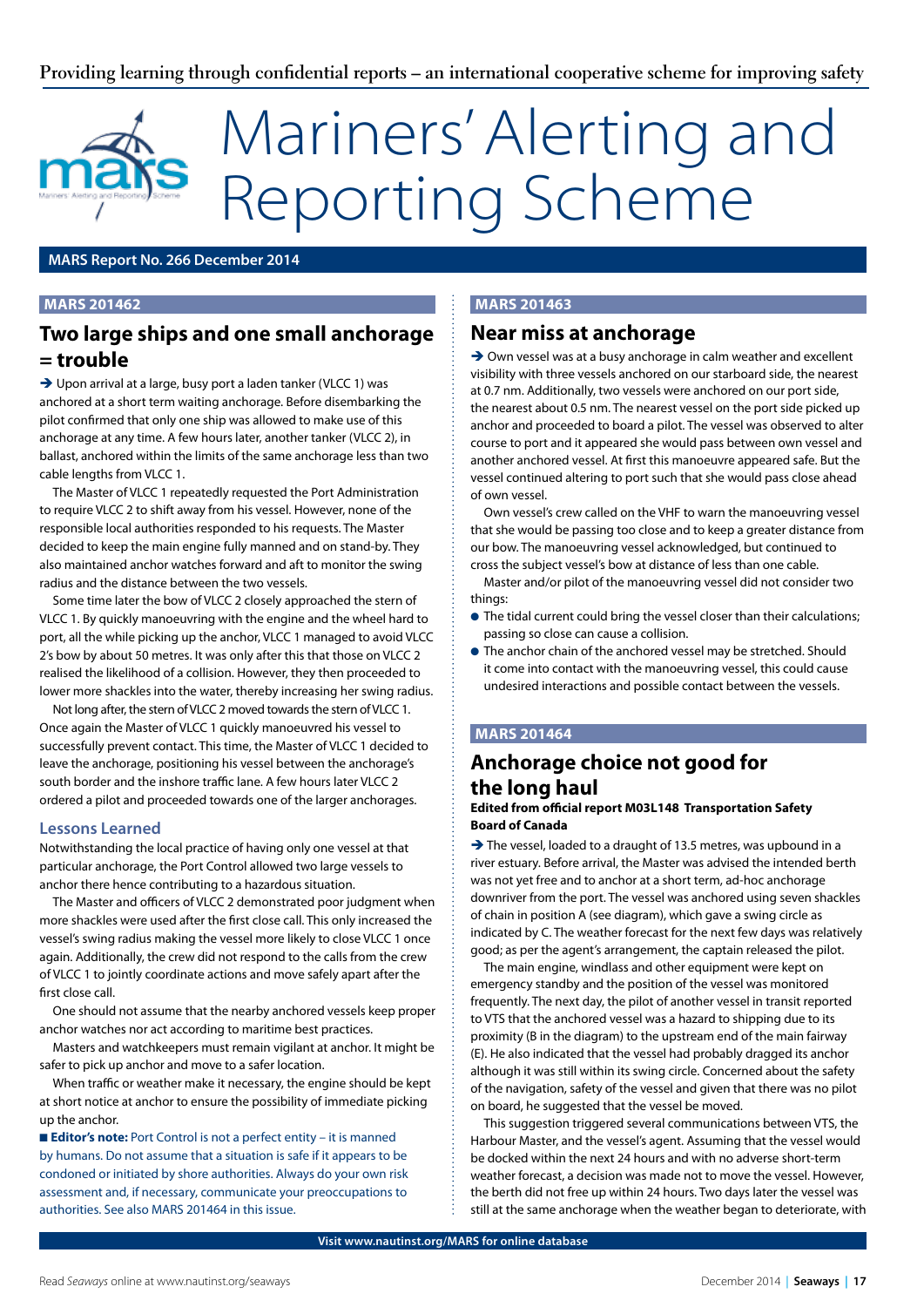winds increasing first to 20, then 30 and more knots.

As the winds increased, and with an ebb tide running northeast at 2.5 knots the vessel began to drag anchor. The Master tried to manoeuvre the vessel but it continued to be driven by the wind and current toward the shore; during the attempts to manoeuvre the anchor was weighed. About an hour after the initial dragging the vessel's crew reported they had been pushed aground (D on diagram).



After re-floating, the damage survey showed the vessel had sustained damage to its bottom plating in way of the forepeak and ballast tanks 1, 2, and 3. Additionally, three blades of the propeller were deformed and two were fractured. Also, the port bilge keel in way of ballast tank 3 had buckled over a length of about 1 metre.

Some of the findings and lessons learned from the official report were:

- **Considering the large size and deep draught of the vessel, the low** keel clearance, the strength of the currents and winds and its limited room for manoeuvre, the vessel was not anchored safely in an appropriate anchorage.
- l A risk-based approach was not used by various agencies to identify anchorages that pose unique risks. This in turn permitted vessels to be assigned anchorages that may not be suitable.
- $\bullet$  Water depth to draught ratio (Wd/D) is an important factor to consider when anchoring in strong currents, as smaller ratios will cause greater forces to act on the hull (and thus may cause the vessel to drag anchor). For example, a large full-bodied vessel in a five knot current will experience nearly three times as much hydrodynamic force on its hull with a Wd/D ratio of 1.2 than had the ratio been 3.

■ **Editor's note:** When your Wd/D ratio equals 1 you are most assuredly aground.

#### **MARS 201465**

#### **Unsafe Safety Manoeuvres**

→ Own vessel was making way in a busy strait. The OOW and the Master were on the bridge; the OOW plotted another vessel on reciprocal course passing on the starboard side with CPA of 2.5 nm. A few minutes later, the other vessel was observed to alter course to port, ostensibly to increase CPA. However, shortly thereafter this vessel was observed to continue altering to port, effectively coming around 270 degrees and transforming the meeting into a crossing situation (red ship in diagram number one). Since own vessel was now the give way vessel, appropriate action was taken by altering course to starboard.

After about 10 minutes, both vessels were now heading in the same direction (diagram number two) when the other vessel again altered to port and created a crossing situation. Own vessel had numerous fishing vessels on the starboard side and could not safely alter in that direction. The OOW noted that own vessel was the stand on and the other vessel was required to take avoiding action. As the situation developed the other vessel did not take avoiding action so own vessel altered to starboard to the extent possible given the fishing boats. Once the situation was clear the other vessel called up own vessel on VHF radio and advised that they were carrying out 'Safety Manoeuvres' and asked own vessel to stay clear.

#### **Lessons learned:**

- All the actions taken by own OOW were in compliance with R.O.R. Other vessel showed clear disregard for R.O.R and to their and own vessel's safety. Since it was open sea condition with sufficient sea room available as compared to congested waters, actions taken by own OOW were correct and in compliance with company's procedures.
- l A short navigation meeting was carried out with all bridge team members to inform them of the situation. The importance of proper lookout was emphasised.



#### **MARS 201466**

#### **Wind farm collision Edited from official UK MAIB report 23/2013**

 $\rightarrow$  The captain of a wind farm service vessel was navigating within the wind farm as the weather worsened, with winds gusting to 40 knots, driving rain and heavy seas and swell. The captain, as was the practice once 'inside' the wind farm, had put the radar into standby mode. Trials have demonstrated that, at close range, a wind farm may

**Visit www.nautinst.org/MARS for online database**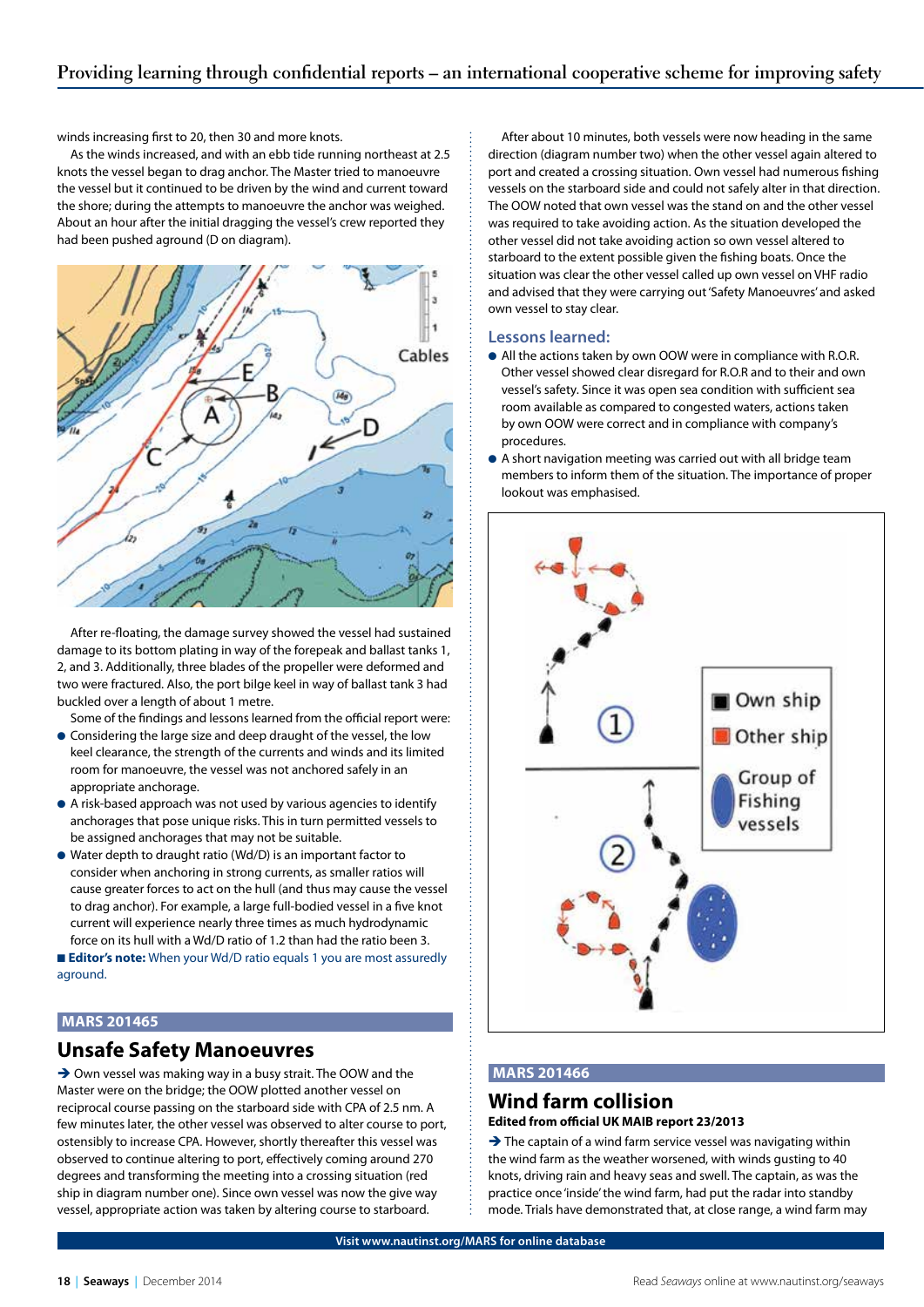



produce multiple reflected and side lobe echoes that can mask real targets. Employing radar within a wind farm is not reliable; therefore, the decision by the captain not to employ the radar while transiting the wind farm was understandable.

Although the chart plotter, with all the turbine towers clearly indicated, was operating on an appropriate scale, the captain chose not to use the system to monitor the vessel's position. Given that the safety lights of the turbines were functioning, and his familiarity with navigating in the wind farm at night, he was confident in his ability to maintain situational awareness by eye alone. However, as he attempted to navigate through the wind farm by visual means, the vessel struck a turbine tower at approximately 12 knots. The collision resulted in minor injuries to some of the crew and considerable damage to the vessel.

The investigation revealed that passage plans had not been completed for any part of the journey. Additionally, the captain was navigating visually and relied on the safety lights located on the wind turbine towers for his situational awareness. However, in this instance, the tower which the service vessel struck was not illuminated.

#### **Lessons learned**

- The captain was relying solely on the turbine safety lights and didn't make good use of the lookout and navigation equipment on board.
- **There was no formal assessment of new Masters, allowing the** possibility of ingrained poor working practices being passed on and perpetuated.
- **Poor seamanship was evident by failing to keep a proper lookout** using all available means appropriate in the prevailing circumstances. Many investigations commonly highlight an OOW having relied too heavily on navigation equipment and not 'looking out of the window'. In this case, the opposite was true as insufficient use was made of the navigation equipment available.

#### **LOOKING BACK**

#### **MARS 201467**

#### **The Pilot's Advice (MARS redux – Report No. 93009)**

On approaching the buoyed deep water channel which led to the breakwater at the entrance to the port, in daylight and good visibility, I was in radio contact with the pilot launch who reported that he was taking a pilot to a vessel anchored further out before bringing us our pilot. On receipt of this information I slowed to a speed to give bare steerage way. Eventually, however, we arrived at the buoyed channel before the pilot launch had returned to us, therefore, I altered course to proceed up the buoyed channel with still minimum power to counteract the cross-tide effect.

Once the pilot boarded he ordered 'Full Ahead' and moved into the centre of the channel. By this time the other vessel entering the port was close astern of us and rapidly overtaking our vessel. There then developed an intense discussion in the local language between my pilot and the pilot of the overtaking vessel as to who should pass through the breakwater first. Following this discussion my pilot advised me that as we were proceeding further up the harbour we should enter first and so we should maintain full speed. By this time the other vessel's bow was level with our stern and still overhauling us rapidly. The situation was allowed by both pilots to develop until the bows were level.

I was conning my vessel from the bridge front auxiliary tiller and could feel the intense interaction between the two vessels, I insisted to my pilot that we should reduce speed and allow the other vessel to proceed ahead of us. At this time the pilot of the other vessel stated clearly that my vessel should enter the breakwater first and that he had put his vessel on slow speed, we were then no more than three cables from the breakwater. The other vessel dropped rapidly astern and a dangerous situation was averted.

I think this was a case of the 'Senior' pilot on the other vessel bullying the pilot on our vessel and so causing a hazardous and highly unnecessary situation.

■ **Editor's note:** This MARS report from 1993 remains as pertinent today as it was over 20 years ago when first reported. Pilots are human beings and may be subject to personal rivalries, fatigue, misjudgments or any number of human errors. In the above case, the reporter's view that this was a case of 'bullying' may or may not be on the mark. Notwithstanding, it was a dangerous act.

Good BRM is intended to increase safety by making the bridge team a functioning unit where all members contribute and communicate. In this case the OOW was conning and could feel the vessel interaction. This in turn heightened his awareness of the dangerous situation and he kept the pilot informed of his concerns.

### MARS needs you!

Reports from mariners' experiences of incidents and near-misses are one of the most valuable tools the shipping industry has to help prevent such incidents in future. But The Nautical Institute can only share these incidents if they are reported to us in the first place. www.mars.nautinst.org

**Visit www.nautinst.org/MARS for online database**